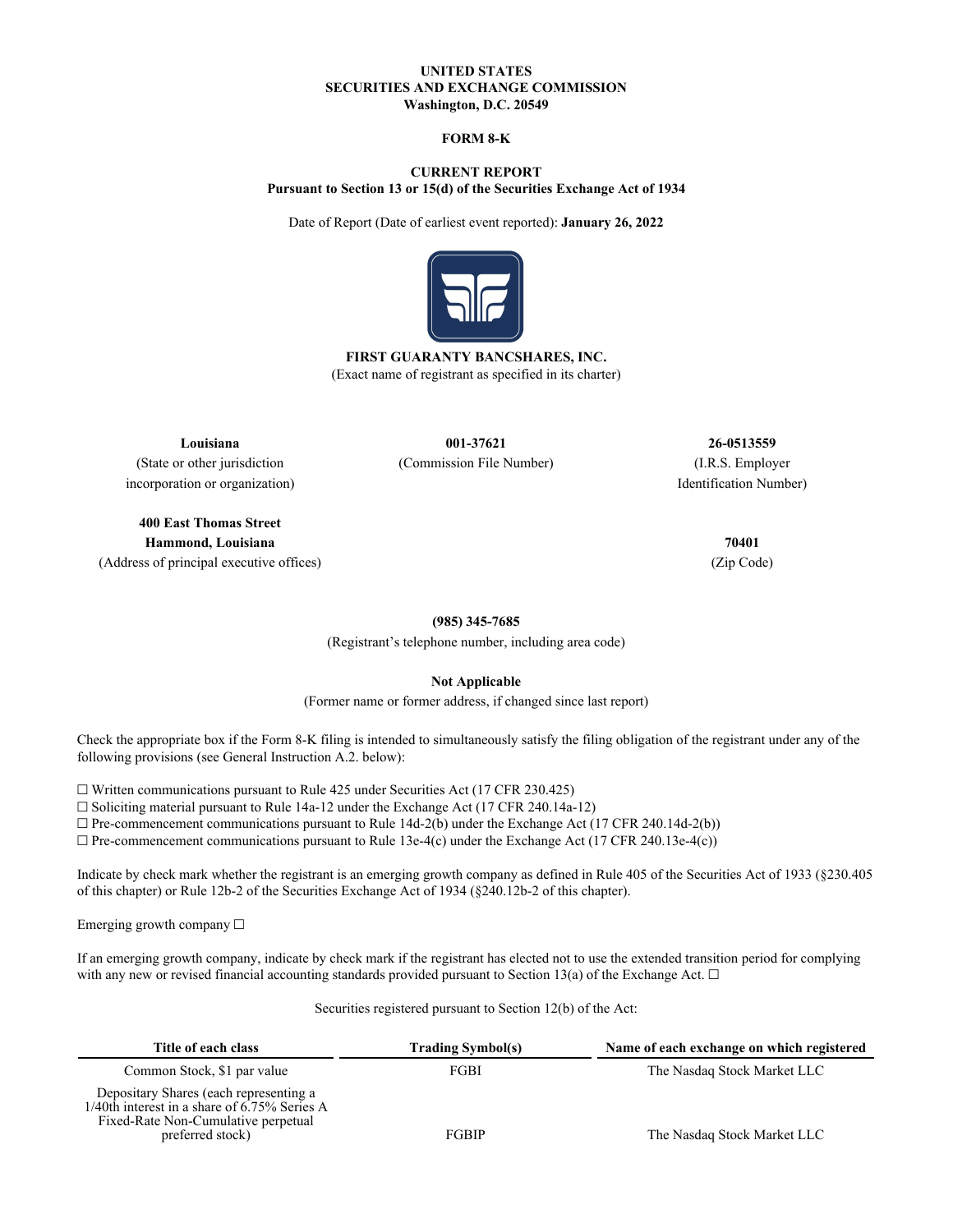## **Item 2.02. Results of Operations and Financial Condition**

On January 26, 2022, First Guaranty Bancshares, Inc. issued a press release reporting its financial results at and for the three months and year ended December 31, 2021.

The Press Release is enclosed as Exhibit 99.1 to this report. The information in Exhibit 99.1 shall not be deemed "filed" for purposes of Section 18 of the Securities Exchange Act of 1934, nor shall it be deemed incorporated by reference in any filing under the Securities Act of 1933.

# **Item 9.01. Financial Statements and Exhibits.**

[Exhibit 99.1](#page-4-0) Press Release dated January 26, 2022.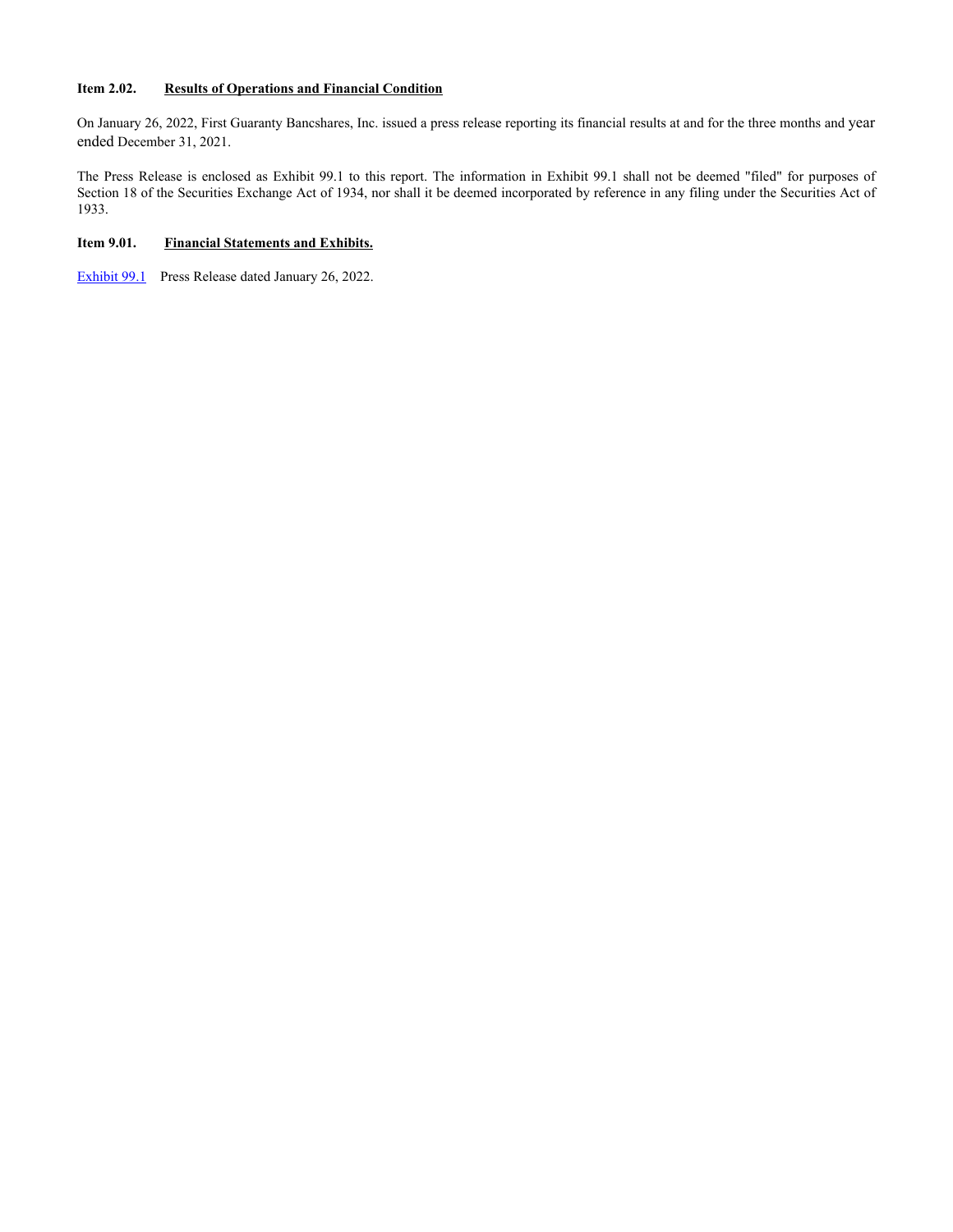## **SIGNATURES**

Pursuant to the requirements of the Securities Exchange Act of 1934, the registrant has duly caused this report to be signed on its behalf by the undersigned hereunto duly authorized.

FIRST GUARANTY BANCSHARES, INC.

(Registrant)

Date: January 26, 2022

By: /s/Eric J. Dosch

Eric J. Dosch Chief Financial Officer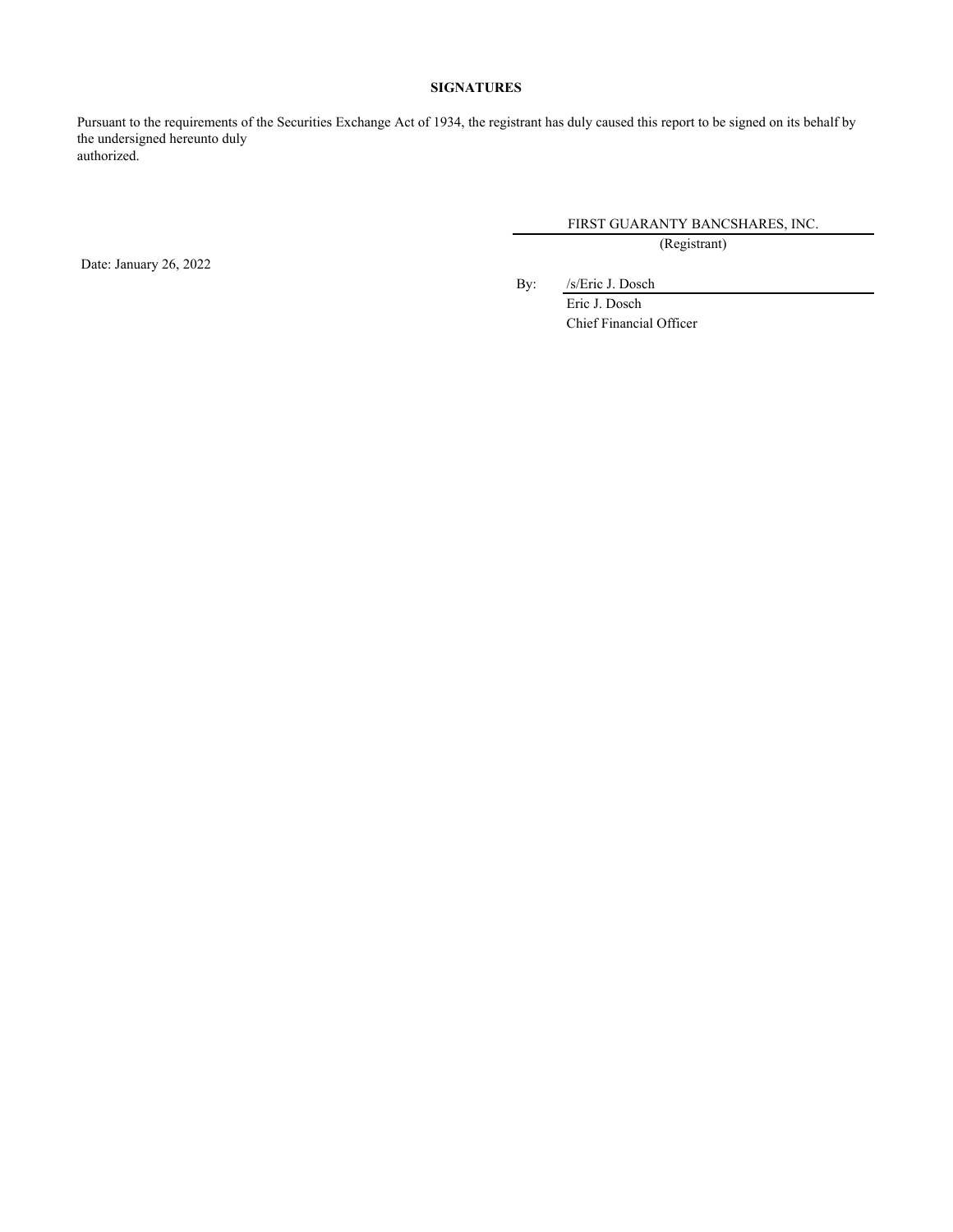## **INDEX TO EXHIBITS**

| <b>Exhibit Number</b> | <b>Description</b>                                                                                      |
|-----------------------|---------------------------------------------------------------------------------------------------------|
| Exhibit 99.1          | Press Release January 26, 2022 "First Guaranty Bancshares, Inc. Announces Fourth Quarter 2021 Results." |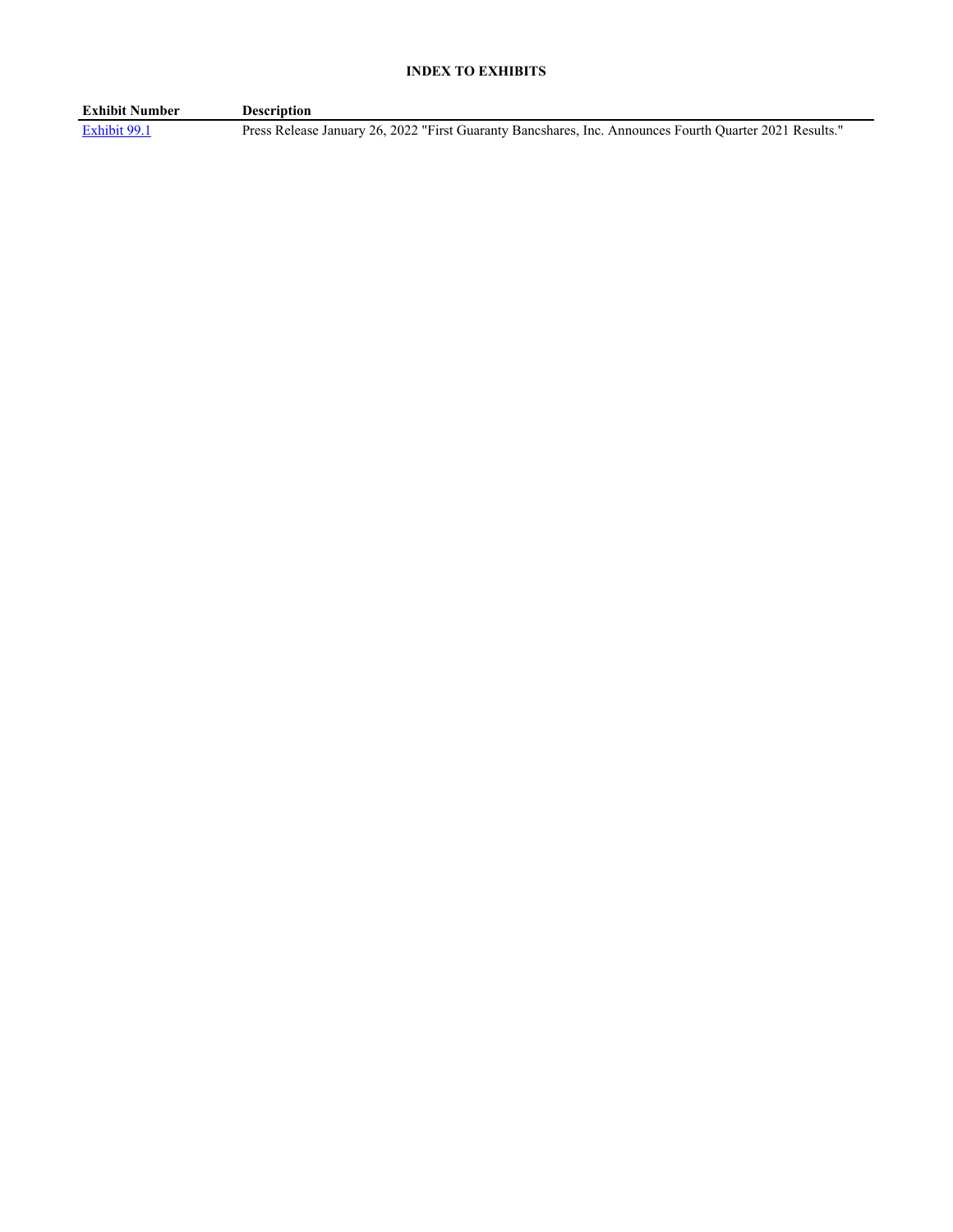## <span id="page-4-0"></span>**JANUARY 26, 2022 NEWS FOR IMMEDIATE RELEASE CONTACT: ERIC J. DOSCH, CFO 985.375.0308**

### **First Guaranty Bancshares, Inc. Announces Fourth Quarter 2021 Results**

**Hammond, Louisiana**, **January 26, 2022** – First Guaranty Bancshares, Inc. ("First Guaranty") (NASDAQ: FGBI), the holding company for First Guaranty Bank, announced its unaudited financial results for the quarter and year ending December 31, 2021.

The fourth quarter of 2021 continued First Guaranty Bancshares, Inc. eight consecutive quarters of strong earnings and outstanding performance. With net earnings for the quarter of \$8,049,000 (\$7,467,000 after preferred stock dividend payments) First Guaranty Bancshares, Inc.'s earnings for the year 2021 totaled \$27,297,000, \$25,913,000 after payment of preferred stock dividends. Net income for the fourth quarter represented a 31% increase over the fourth quarter of 2020 and a 34% increase for the year 2021 over the year 2020. These strong results were the result of an increase in total interest income year over year of 11% combined with a decrease in total interest expense of approximately 14%.

Asset Quality also increased significantly as the Texas ratio decreased to 6.56% as of December 31, 2021, compared to 11.65% as of December 31, 2020.

The loan portfolio ended the year at \$2,159,359,000 compared to \$1,844,135,000 as of December 31, 2020. This represents an increase in the loan portfolio of year over year of 17%.

Total shareholders' equity ended the year at \$223,889,000 compared to \$178,591,000 as of December 31, 2020.

On December 31, 2021, First Guaranty Bancshares, Inc. paid to its shareholders the 114<sup>th</sup> consecutive quarterly cash dividend. This cash dividend followed a 10% stock dividend which was awarded to all First Guaranty Bancshares, Inc's shareholders on December 17, 2021. The result was a strong cash dividend and a value enhancement to First Guaranty Bancshares, Inc.

While 2021 brought great financial benefit to the shareholders for First Guaranty Bancshares, Inc., we continued to build and strengthen our Bank system. In the fourth quarter 2021, we were awarded and established loan production and deposit production offices in Vanceburg, Kentucky and Bridgeport, West Virginia. The addition of strong management and loan teams in these areas in November 2021 led to immediate loan production and loan income in these areas. As of December 31, 2021, First Guaranty Bancshares, Inc. had \$64,000,000 in loans, from the new areas, booked and earning interest. An additional \$81,000,000 are in the pipeline, either approved or in the approval process.

We continue to explore new opportunities for development of and expansion of our branch operations in Texas. With a strong loan pipeline, additional opportunities for reduction of interest expense, and improvements in our processes and procedures, we expect the success of First Guaranty Bancshares, Inc. to continue and to increase. The quality of our efforts have been recognized by Newsweek and Lending Tree as we have been named the Best Small Bank in the United States for the year of 2022 as a follow-up to the same title in 2021. We will continue to build a strong, fortress balance sheet and we will continue to enhance shareholder value.

Thank you for your continued support.

Sincerely,

Alton B. Lewis President/CEO First Guaranty, Bancshares, Inc.

#### **About First Guaranty Bancshares, Inc.**

First Guaranty Bancshares, Inc. is the holding company for First Guaranty Bank, a Louisiana state-chartered bank. Founded in 1934, First Guaranty Bank offers a wide range of financial services and focuses on building client relationships and providing exceptional customer service. First Guaranty Bank currently operates thirty-six locations throughout Louisiana, Texas, Kentucky and West Virginia. First Guaranty's common stock trades on the NASDAQ under the symbol FGBI. For more information, visit www.fgb.net.

*Certain statements contained herein are "forward looking statements" within the meaning of Section 27A of the Securities Act of 1933 and Section 21E of the Securities Exchange Act of 1934. Such forward looking statements may be identified by reference to a future period or periods, or by the use of forward looking terminology, such as "may," "will," "believe," "expect," "estimate," "anticipate," "continue," or similar terms or variations on those terms, or the negative of those terms. Forward looking statements are subject to numerous risks and uncertainties, as*  described in our SEC filings, including, but not limited to, those related to the real estate and economic environment, particularly in the market *areas in which First Guaranty operates, competitive products and pricing, fiscal and monetary policies of the U.S. Government, changes in government regulations affecting financial institutions, including regulatory fees and capital requirements, changes in prevailing interest rates, acquisitions and the integration of acquired businesses, credit risk management, asset-liability management, the financial and securities markets and the availability of and costs associated with sources of liquidity.*

*First Guaranty wishes to caution readers not to place undue reliance on any such forward looking statements, which speak only as of the date made. First Guaranty wishes to advise readers that the factors listed above could affect First Guaranty's financial performance and could cause First Guaranty's actual results for future periods to differ materially from any opinions or statements expressed with respect to future periods in any current statements. First Guaranty does not undertake and specifically declines any obligation to publicly release the results of any revisions, which may be made to any forward looking statements to reflect events or circumstances after the date of such statements or to reflect the occurrence of anticipated or unanticipated events.*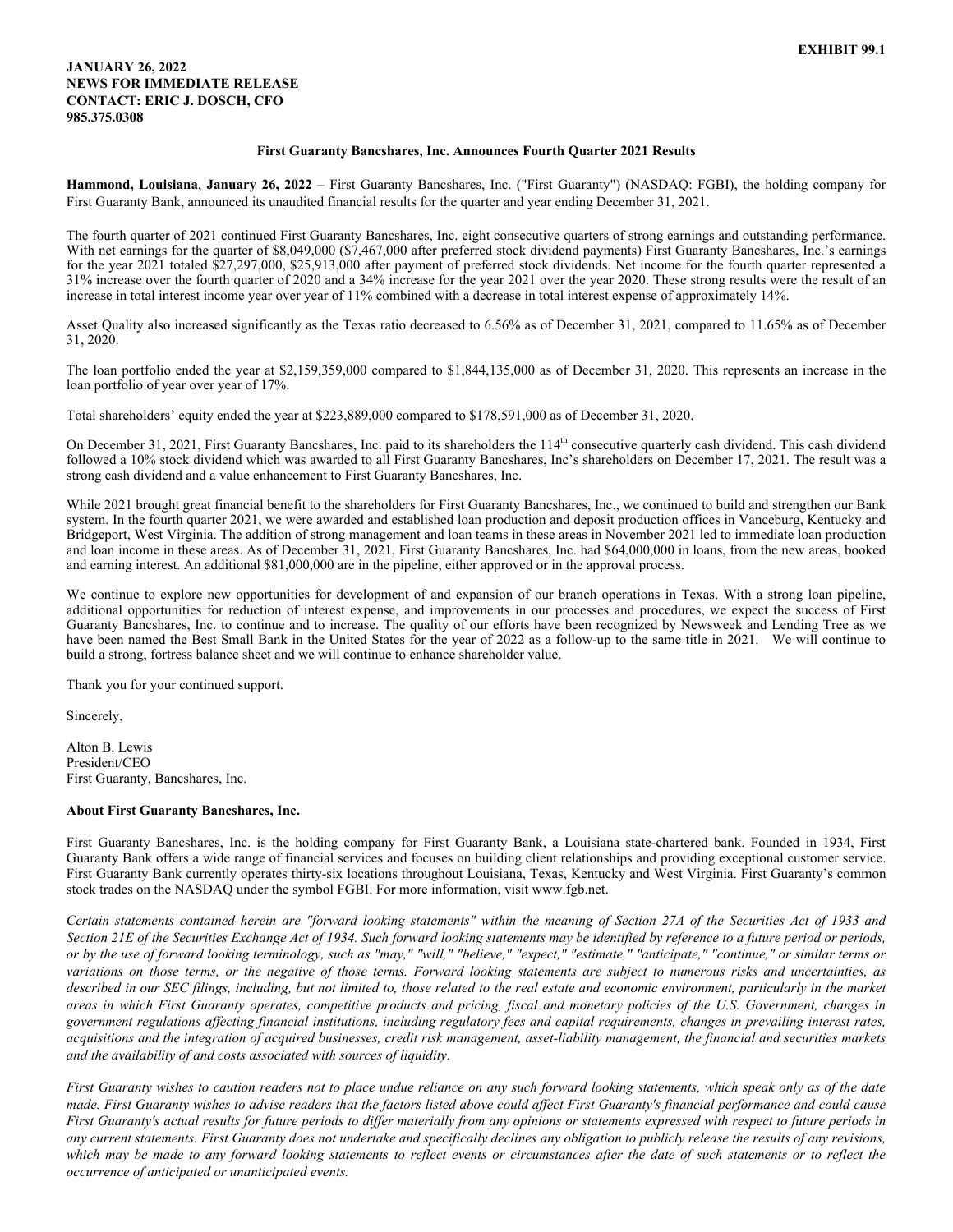# **FIRST GUARANTY BANCSHARES, INC. AND SUBSIDIARY CONSOLIDATED BALANCE SHEETS (unaudited)**

| (in thousands, except share data)                                                                         |                  | December 31, 2021 |                           | December 31, 2020 |
|-----------------------------------------------------------------------------------------------------------|------------------|-------------------|---------------------------|-------------------|
| <b>Assets</b>                                                                                             |                  |                   |                           |                   |
| Cash and cash equivalents:                                                                                |                  |                   |                           |                   |
| Cash and due from banks                                                                                   | $\$$             | 261,749           | \$                        | 298,903           |
| Federal funds sold                                                                                        |                  | 183               |                           | 702               |
| Cash and cash equivalents                                                                                 |                  | 261,932           |                           | 299,605           |
|                                                                                                           |                  |                   |                           |                   |
| <b>Investment securities:</b>                                                                             |                  |                   |                           |                   |
| Available for sale, at fair value                                                                         |                  | 210,620           |                           | 238,548           |
| Held to maturity, at cost (estimated fair value of \$150,585 and \$0 respectively)                        |                  | 153,536           |                           |                   |
| <b>Investment securities</b>                                                                              |                  | 364,156           |                           | 238,548           |
| Federal Home Loan Bank stock, at cost                                                                     |                  | 1,359             |                           | 3,351             |
| Loans held for sale                                                                                       |                  |                   |                           |                   |
|                                                                                                           |                  |                   |                           |                   |
| Loans, net of unearned income                                                                             |                  | 2,159,359         |                           | 1,844,135         |
| Less: allowance for loan losses                                                                           |                  | 24,029            |                           | 24,518            |
| <b>Net loans</b>                                                                                          |                  | 2,135,330         |                           | 1,819,617         |
| Premises and equipment, net                                                                               |                  | 58,637            |                           | 59,892            |
| Goodwill                                                                                                  |                  | 12,900            |                           | 12,900            |
| Intangible assets, net                                                                                    |                  | 5,922             |                           | 6,587             |
| Other real estate, net                                                                                    |                  | 2,072             |                           | 2,240             |
| Accrued interest receivable                                                                               |                  | 12,047            |                           | 11,933            |
| Other assets                                                                                              |                  | 23,765            |                           | 18,405            |
| <b>Total Assets</b>                                                                                       | $\boldsymbol{s}$ | 2,878,120         | $\boldsymbol{\mathsf{s}}$ | 2,473,078         |
|                                                                                                           |                  |                   |                           |                   |
| <b>Liabilities and Shareholders' Equity</b>                                                               |                  |                   |                           |                   |
| <b>Deposits:</b>                                                                                          |                  |                   |                           |                   |
| Noninterest-bearing demand                                                                                | \$               | 532,578           | <sup>\$</sup>             | 411,416           |
| Interest-bearing demand                                                                                   |                  | 1,275,544         |                           | 860,394           |
| Savings                                                                                                   |                  | 201,699           |                           | 168,879           |
| Time                                                                                                      |                  | 586,671           |                           | 725,629           |
| <b>Total deposits</b>                                                                                     |                  | 2,596,492         |                           | 2,166,318         |
| Short-term borrowings                                                                                     |                  |                   |                           | 50,000            |
| Repurchase agreements                                                                                     |                  | 6,439             |                           | 6,121             |
| Accrued interest payable                                                                                  |                  | 4,480             |                           | 5,292             |
| Long-term advances from Federal Home Loan Bank                                                            |                  | 3,208             |                           | 3,366             |
| Senior long-term debt                                                                                     |                  | 25,170            |                           | 42,366            |
| Junior subordinated debentures                                                                            |                  | 14,818            |                           | 14,777            |
| Other liabilities                                                                                         |                  | 3,624             |                           | 6,247             |
| <b>Total Liabilities</b>                                                                                  |                  | 2,654,231         |                           | 2,294,487         |
|                                                                                                           |                  |                   |                           |                   |
| <b>Shareholders' Equity</b>                                                                               |                  |                   |                           |                   |
| Preferred stock, Series A - \$1,000 par value - 100,000 shares authorized                                 |                  |                   |                           |                   |
| Non-cumulative perpetual; 34,500 and 0 shares issued and outstanding, respectively                        |                  | 33,058            |                           |                   |
| Common stock, \$1 par value - $100,600,000$ shares authorized and $10,716,796$ shares issued <sup>1</sup> |                  | 10,717            |                           | 10,717            |
| Surplus                                                                                                   |                  | 130,093           |                           | 130,093           |
| Retained earnings                                                                                         |                  | 56,654            |                           | 37,134            |
| Accumulated other comprehensive (loss) income                                                             |                  | (6, 633)          |                           | 647               |
| <b>Total Shareholders' Equity</b>                                                                         |                  | 223,889           |                           | 178,591           |
| <b>Total Liabilities and Shareholders' Equity</b>                                                         | $\mathbf{s}$     | 2,878,120         | -S                        | 2,473,078         |
| See Notes to Consolidated Financial Statements                                                            |                  |                   |                           |                   |

<sup>*1</sup>All share and per share amounts have been restated to reflect the ten percent stock dividend paid December 17, 2021 to shareholders of</sup> record as of December 15, 2021.*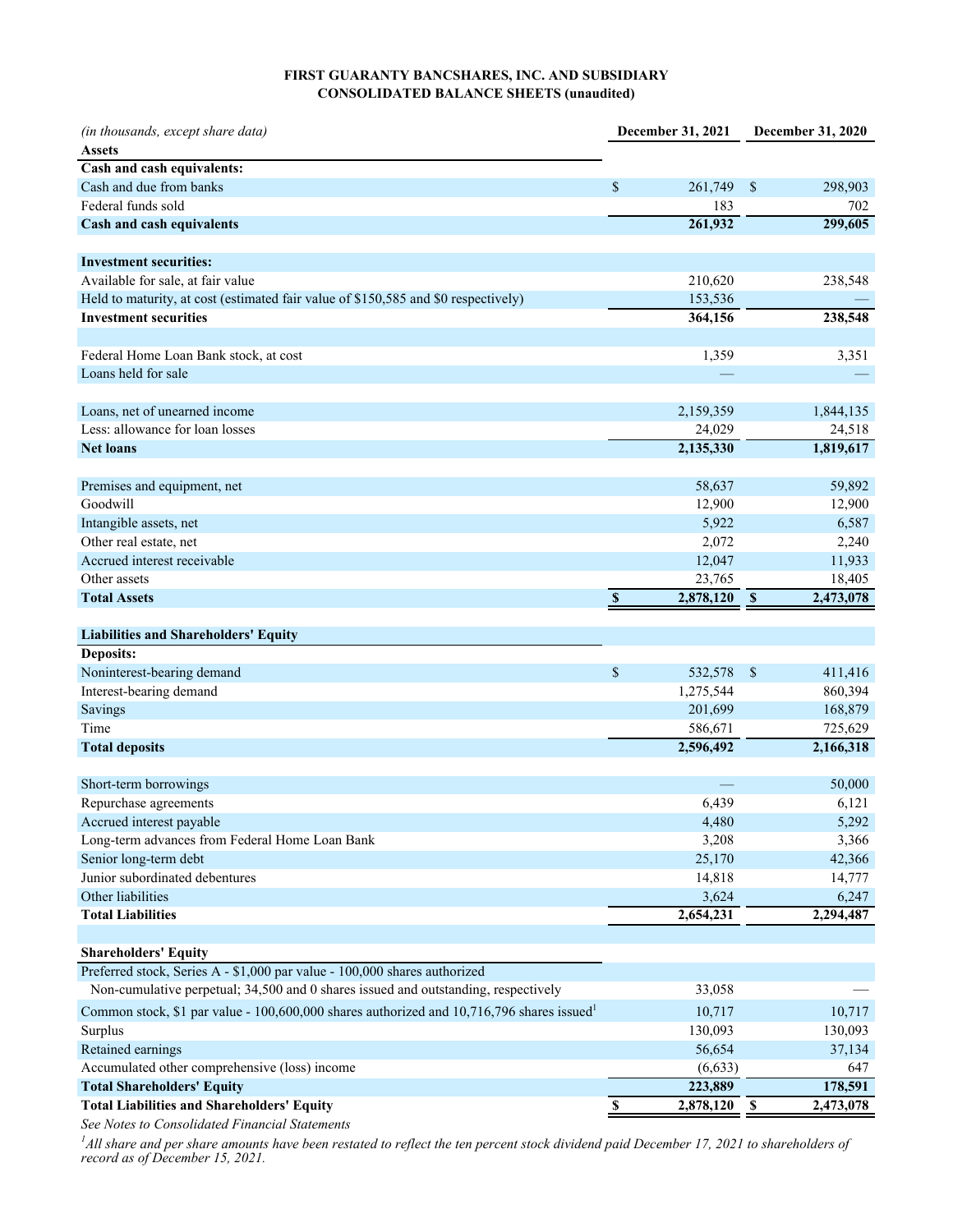# **FIRST GUARANTY BANCSHARES, INC. AND SUBSIDIARY CONSOLIDATED STATEMENTS OF INCOME (unaudited)**

|                                                                 |                           | <b>Three Months Ended</b><br>December 31, |                           |            | <b>Years Ended December 31,</b> |                 |             |            |  |  |  |
|-----------------------------------------------------------------|---------------------------|-------------------------------------------|---------------------------|------------|---------------------------------|-----------------|-------------|------------|--|--|--|
| (in thousands, except share data)                               |                           | 2021                                      |                           | 2020       |                                 | 2021            |             | 2020       |  |  |  |
| <b>Interest Income:</b>                                         |                           |                                           |                           |            |                                 |                 |             |            |  |  |  |
| Loans (including fees)                                          | \$                        | 27,724                                    | $\boldsymbol{\mathsf{S}}$ | 23,388     | \$                              | 103,353         | \$          | 90,808     |  |  |  |
| Deposits with other banks                                       |                           | 106                                       |                           | 56         |                                 | 316             |             | 404        |  |  |  |
| Securities (including FHLB stock)                               |                           | 2,344                                     |                           | 1,309      |                                 | 8,248           |             | 9,471      |  |  |  |
| Federal funds sold                                              |                           |                                           |                           |            |                                 |                 |             | -1         |  |  |  |
| <b>Total Interest Income</b>                                    |                           | 30,174                                    |                           | 24,754     |                                 | 111,917         |             | 100,684    |  |  |  |
|                                                                 |                           |                                           |                           |            |                                 |                 |             |            |  |  |  |
| <b>Interest Expense:</b>                                        |                           |                                           |                           |            |                                 |                 |             |            |  |  |  |
| Demand deposits                                                 |                           | 2,015                                     |                           | 1,444      |                                 | 7,237           |             | 6,089      |  |  |  |
| Savings deposits                                                |                           | 52                                        |                           | 58         |                                 | 204             |             | 268        |  |  |  |
| Time deposits                                                   |                           | 2,963                                     |                           | 3,771      |                                 | 12,893          |             | 16,908     |  |  |  |
| Borrowings                                                      |                           | 407                                       |                           | 616        |                                 | 1,965           |             | 2,752      |  |  |  |
| <b>Total Interest Expense</b>                                   |                           | 5,437                                     |                           | 5,889      |                                 | 22,299          |             | 26,017     |  |  |  |
|                                                                 |                           |                                           |                           |            |                                 |                 |             |            |  |  |  |
| <b>Net Interest Income</b>                                      |                           | 24,737                                    |                           | 18,865     |                                 | 89,618          |             | 74,667     |  |  |  |
| Less: Provision for loan losses                                 |                           | 243                                       |                           | 10,251     |                                 | 2,055           |             | 14,877     |  |  |  |
| Net Interest Income after Provision for Loan Losses             |                           | 24,494                                    |                           | 8,614      |                                 | 87,563          |             | 59,790     |  |  |  |
|                                                                 |                           |                                           |                           |            |                                 |                 |             |            |  |  |  |
| <b>Noninterest Income:</b>                                      |                           |                                           |                           |            |                                 |                 |             |            |  |  |  |
| Service charges, commissions and fees                           |                           | 765                                       |                           | 719        |                                 | 2,699           |             | 2,571      |  |  |  |
| ATM and debit card fees                                         |                           | 913                                       |                           | 789        |                                 | 3,562           |             | 3,022      |  |  |  |
| Net (losses) gains on securities                                |                           | (162)                                     |                           | 12,160     |                                 | 714             |             | 14,791     |  |  |  |
| Net gains on sale of loans                                      |                           | 507                                       |                           | 80         |                                 | 942             |             | 1,054      |  |  |  |
| Other                                                           |                           | 751                                       |                           | 730        |                                 | 2,843           |             | 2,342      |  |  |  |
| <b>Total Noninterest Income</b>                                 |                           | 2,774                                     |                           | 14,478     |                                 | 10,760          |             | 23,780     |  |  |  |
|                                                                 |                           |                                           |                           |            |                                 |                 |             |            |  |  |  |
| <b>Total Business Revenue, Net of Provision for Loan Losses</b> |                           | 27,268                                    |                           | 23,092     |                                 | 98,323          |             | 83,570     |  |  |  |
|                                                                 |                           |                                           |                           |            |                                 |                 |             |            |  |  |  |
| <b>Noninterest Expense:</b>                                     |                           |                                           |                           |            |                                 |                 |             |            |  |  |  |
| Salaries and employee benefits                                  |                           | 8,501                                     |                           | 7,411      |                                 | 32,179          |             | 29,600     |  |  |  |
| Occupancy and equipment expense                                 |                           | 1,935                                     |                           | 2,093      |                                 | 8,681           |             | 7,709      |  |  |  |
| Other                                                           |                           | 6,668                                     |                           | 5,918      |                                 | 23,008          |             | 20,724     |  |  |  |
| <b>Total Noninterest Expense</b>                                |                           | 17,104                                    |                           | 15,422     |                                 | 63,868          |             | 58,033     |  |  |  |
| <b>Income Before Income Taxes</b>                               |                           | 10,164                                    |                           | 7,670      |                                 |                 |             |            |  |  |  |
| Less: Provision for income taxes                                |                           |                                           |                           |            |                                 | 34,455<br>7,158 |             | 25,537     |  |  |  |
|                                                                 |                           | 2,115<br>8,049                            |                           | 1,543      |                                 |                 |             | 5,219      |  |  |  |
| <b>Net Income</b><br>Less: Preferred stock dividends            |                           | (582)                                     |                           | 6,127      |                                 | 27,297          |             | 20,318     |  |  |  |
| <b>Net Income Available to Common Shareholders</b>              | $\boldsymbol{\mathsf{S}}$ | 7,467                                     | $\mathbf s$               | 6,127      | $\mathbb S$                     | (1, 384)        | $\mathbf s$ | 20,318     |  |  |  |
|                                                                 |                           |                                           |                           |            |                                 | 25,913          |             |            |  |  |  |
| Per Common Share:1                                              |                           |                                           |                           |            |                                 |                 |             |            |  |  |  |
| Earnings                                                        | \$                        | 0.70                                      | $\mathbb{S}$              | 0.57       | $\mathbb{S}$                    | 2.42            | \$          | 1.90       |  |  |  |
| Cash dividends paid                                             | \$                        | $0.16\,$                                  | $\mathbb{S}$              | 0.15       | $\$$                            | 0.60            | \$          | 0.58       |  |  |  |
|                                                                 |                           |                                           |                           |            |                                 |                 |             |            |  |  |  |
| <b>Weighted Average Common Shares Outstanding</b>               |                           | 10,716,796                                |                           | 10,716,796 |                                 | 10,716,796      |             | 10,716,796 |  |  |  |

 *See Notes to Consolidated Financial Statements* 

<sup>*1</sup>All share and per share amounts have been restated to reflect the ten percent stock dividend paid December 17, 2021 to shareholders of</sup> record as of December 15, 2021.*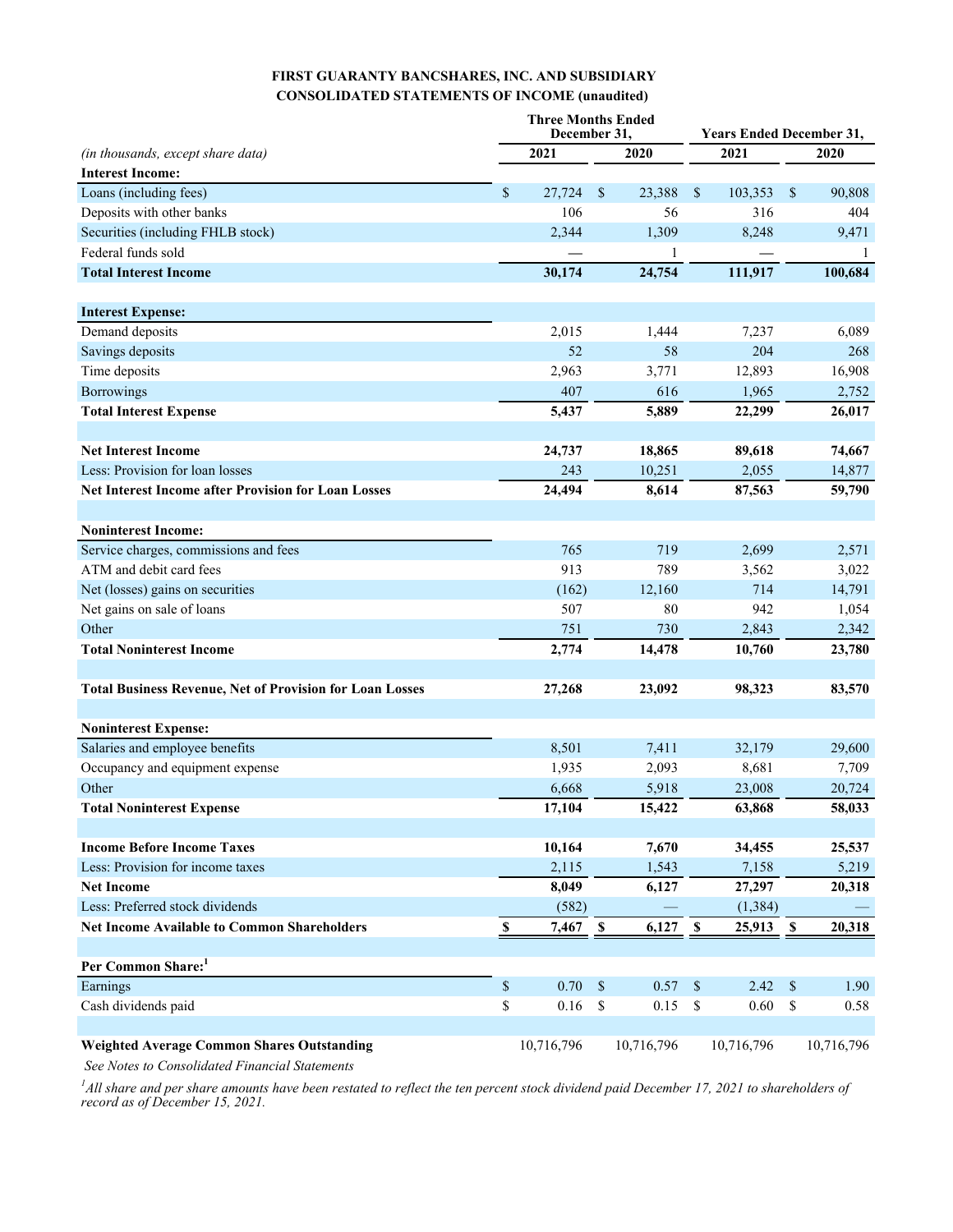# **FIRST GUARANTY BANCSHARES, INC. AND SUBSIDIARY CONSOLIDATED AVERAGE BALANCE SHEETS (unaudited)**

|                                             |              | <b>Three Months Ended December 31, 2021</b> |                           |          |                          |    | Three Months Ended December 31, 2020 |                    |                 |                          |  |  |
|---------------------------------------------|--------------|---------------------------------------------|---------------------------|----------|--------------------------|----|--------------------------------------|--------------------|-----------------|--------------------------|--|--|
| (in thousands except for $\%$ )             |              | Average<br><b>Balance</b>                   |                           | Interest | <b>Yield/Rate</b><br>(5) |    | Average<br><b>Balance</b>            |                    | <b>Interest</b> | <b>Yield/Rate</b><br>(5) |  |  |
| <b>Assets</b>                               |              |                                             |                           |          |                          |    |                                      |                    |                 |                          |  |  |
| Interest-earning assets:                    |              |                                             |                           |          |                          |    |                                      |                    |                 |                          |  |  |
| Interest-earning deposits with banks        | $\mathbb{S}$ | 281,028                                     | $\mathbb{S}$              | 106      | $0.15 \%$ \$             |    | 231,305                              | $\mathbf{\hat{s}}$ | 56              | $0.10 \%$                |  |  |
| Securities (including FHLB stock)           |              | 373,514                                     |                           | 2,344    | 2.49 %                   |    | 263,164                              |                    | 1,309           | 1.98 %                   |  |  |
| Federal funds sold                          |              | 191                                         |                           |          | $-$ %                    |    | 673                                  |                    | $\mathbf{1}$    | 0.59%                    |  |  |
| Loans held for sale                         |              | 21                                          |                           |          | $-$ %                    |    | 154                                  |                    | $\mathbf{1}$    | 2.87 %                   |  |  |
| Loans, net of unearned income               |              | 2,056,487                                   |                           | 27,724   | 5.35 %                   |    | 1,808,892                            |                    | 23,387          | 5.14 %                   |  |  |
| <b>Total interest-earning assets</b>        |              | 2,711,241                                   | \$                        | 30,174   | 4.42 %                   |    | 2,304,188                            | <b>S</b>           | 24,754          | 4.27 %                   |  |  |
|                                             |              |                                             |                           |          |                          |    |                                      |                    |                 |                          |  |  |
| Noninterest-earning assets:                 |              |                                             |                           |          |                          |    |                                      |                    |                 |                          |  |  |
| Cash and due from banks                     |              | 17,896                                      |                           |          |                          |    | 13,124                               |                    |                 |                          |  |  |
| Premises and equipment, net                 |              | 58,849                                      |                           |          |                          |    | 59,067                               |                    |                 |                          |  |  |
| Other assets                                |              | 28,936                                      |                           |          |                          |    | 88,284                               |                    |                 |                          |  |  |
| <b>Total Assets</b>                         | S            | 2,816,922                                   |                           |          |                          | S  | 2,464,663                            |                    |                 |                          |  |  |
|                                             |              |                                             |                           |          |                          |    |                                      |                    |                 |                          |  |  |
| <b>Liabilities and Shareholders' Equity</b> |              |                                             |                           |          |                          |    |                                      |                    |                 |                          |  |  |
| <b>Interest-bearing liabilities:</b>        |              |                                             |                           |          |                          |    |                                      |                    |                 |                          |  |  |
| Demand deposits                             | \$           | 1,210,596                                   | \$                        | 2,015    | $0.66 \%$ \$             |    | 810,807                              | <sup>\$</sup>      | 1,444           | 0.71%                    |  |  |
| Savings deposits                            |              | 203,447                                     |                           | 52       | $0.10 \%$                |    | 174,942                              |                    | 58              | $0.13\%$                 |  |  |
| Time deposits                               |              | 593,171                                     |                           | 2,963    | 1.98 %                   |    | 733,570                              |                    | 3,771           | 2.05 %                   |  |  |
| <b>Borrowings</b>                           |              | 50,313                                      |                           | 407      | 3.21%                    |    | 118,581                              |                    | 616             | 2.07 %                   |  |  |
| <b>Total interest-bearing liabilities</b>   |              | 2,057,527                                   | \$                        | 5,437    | $1.05\%$                 |    | 1,837,900                            | $\mathbf{s}$       | 5,889           | 1.27%                    |  |  |
|                                             |              |                                             |                           |          |                          |    |                                      |                    |                 |                          |  |  |
| Noninterest-bearing liabilities:            |              |                                             |                           |          |                          |    |                                      |                    |                 |                          |  |  |
| Demand deposits                             |              | 523,067                                     |                           |          |                          |    | 428,781                              |                    |                 |                          |  |  |
| Other                                       |              | 12,252                                      |                           |          |                          |    | 13,279                               |                    |                 |                          |  |  |
| <b>Total Liabilities</b>                    |              | 2,592,846                                   |                           |          |                          |    | 2,279,960                            |                    |                 |                          |  |  |
|                                             |              |                                             |                           |          |                          |    |                                      |                    |                 |                          |  |  |
| <b>Shareholders' equity</b>                 |              | 224,076                                     |                           |          |                          |    | 184,703                              |                    |                 |                          |  |  |
| <b>Total Liabilities and Shareholders'</b>  |              |                                             |                           |          |                          |    |                                      |                    |                 |                          |  |  |
| <b>Equity</b>                               | S            | 2,816,922                                   |                           |          |                          |    | 2,464,663                            |                    |                 |                          |  |  |
| <b>Net interest income</b>                  |              |                                             | $\boldsymbol{\mathsf{s}}$ | 24,737   |                          |    |                                      | $\mathbf{s}$       | 18,865          |                          |  |  |
|                                             |              |                                             |                           |          |                          |    |                                      |                    |                 |                          |  |  |
| Net interest rate spread (1)                |              |                                             |                           |          | 3.37%                    |    |                                      |                    |                 | $3.00 \%$                |  |  |
| Net interest-earning assets (2)             | $\mathbb S$  | 653,714                                     |                           |          |                          | \$ | 466,288                              |                    |                 |                          |  |  |
| Net interest margin $(3)$ , $(4)$           |              |                                             |                           |          | 3.62%                    |    |                                      |                    |                 | 3.26 %                   |  |  |
|                                             |              |                                             |                           |          |                          |    |                                      |                    |                 |                          |  |  |
| Average interest-earning assets to          |              |                                             |                           |          |                          |    |                                      |                    |                 |                          |  |  |
| interest-bearing liabilities                |              |                                             |                           |          | 131.77 %                 |    |                                      |                    |                 | 125.37 %                 |  |  |

(1) Net interest rate spread represents the difference between the yield on average interest-earning assets and the cost of average interestbearing liabilities.

(2) Net interest-earning assets represents total interest-earning assets less total interest-bearing liabilities.

(3) Net interest margin represents net interest income divided by average total interest-earning assets.

(4) The tax adjusted net interest margin was 3.62% and 3.26% for the above periods ended December 31, 2021 and 2020 respectively. A 21% tax rate was used to calculate the effect on securities income from tax exempt securities for the above periods ended December 31, 2021 and 2020 respectively.

(5) Annualized.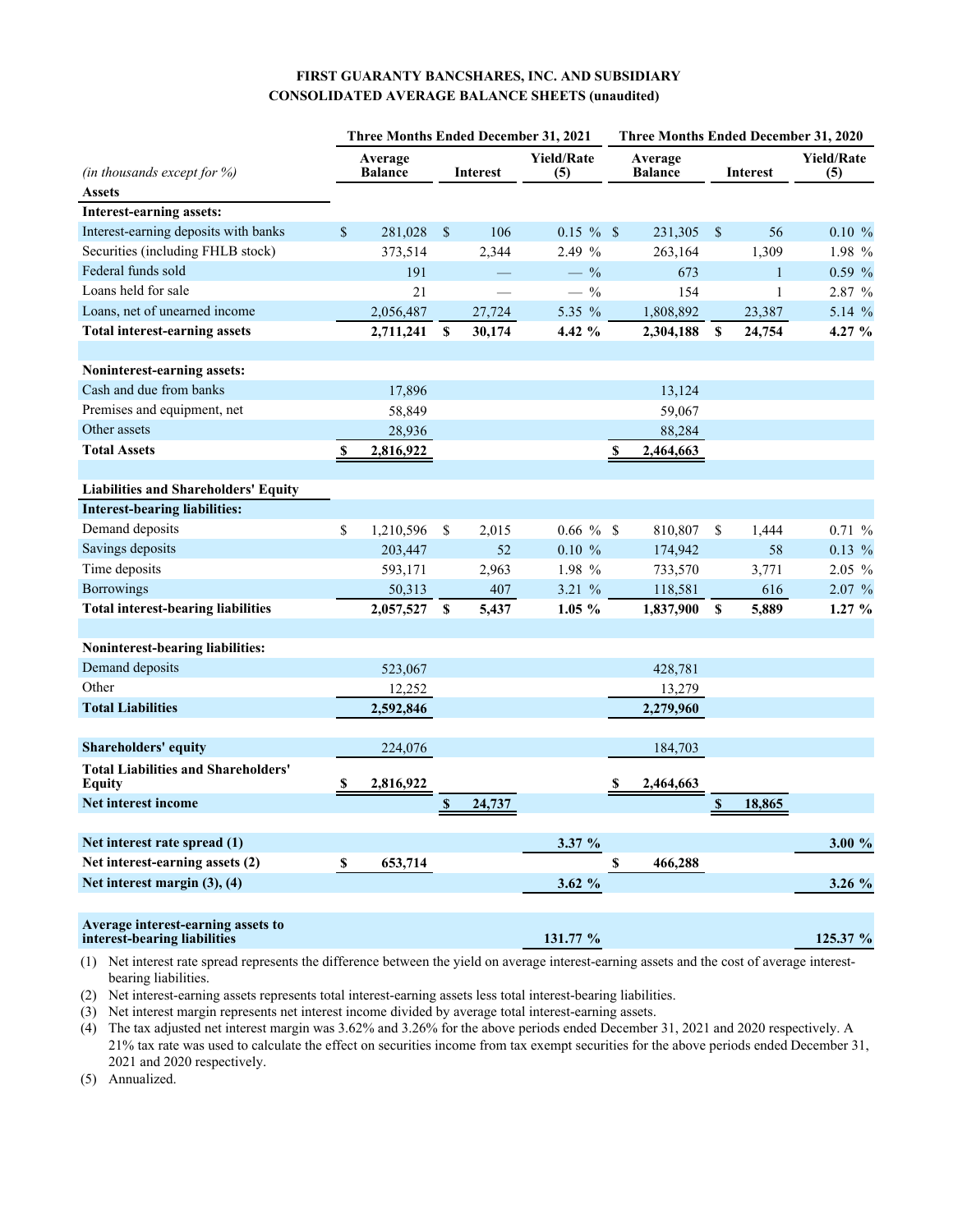# **FIRST GUARANTY BANCSHARES, INC. AND SUBSIDIARY CONSOLIDATED AVERAGE BALANCE SHEETS (unaudited)**

|                                                                    | Year Ended December 31, 2021 |                           |              |                 | <b>Year Ended December 31, 2020</b> |                           |           |               |              |                   |  |
|--------------------------------------------------------------------|------------------------------|---------------------------|--------------|-----------------|-------------------------------------|---------------------------|-----------|---------------|--------------|-------------------|--|
| (in thousands except for $\%$ )                                    |                              | Average<br><b>Balance</b> |              | <b>Interest</b> | <b>Yield/Rate</b>                   | Average<br><b>Balance</b> |           | Interest      |              | <b>Yield/Rate</b> |  |
| <b>Assets</b>                                                      |                              |                           |              |                 |                                     |                           |           |               |              |                   |  |
| Interest-earning assets:                                           |                              |                           |              |                 |                                     |                           |           |               |              |                   |  |
| Interest-earning deposits with banks                               | $\mathbb{S}$                 | 258,916                   | $\mathbb{S}$ | 316             | $0.12 \%$ \$                        |                           | 182,339   | $\mathbb{S}$  | 404          | $0.22 \%$         |  |
| Securities (including FHLB stock)                                  |                              | 332,566                   |              | 8,248           | 2.48 %                              |                           | 380,991   |               | 9,471        | 2.49 %            |  |
| Federal funds sold                                                 |                              | 1,052                     |              |                 | $-$ %                               |                           | 678       |               | $\mathbf{1}$ | $0.08\%$          |  |
| Loans held for sale                                                |                              | 16                        |              |                 | $-$ %                               |                           | 377       |               | 21           | 5.56 %            |  |
| Loans, net of unearned income                                      |                              | 2,014,095                 |              | 103,353         | 5.13 %                              |                           | 1,662,875 |               | 90,787       | 5.46 %            |  |
| <b>Total interest-earning assets</b>                               |                              | 2,606,645                 | S            | 111,917         | 4.29 $%$                            |                           | 2,227,260 | S             | 100,684      | 4.52 %            |  |
|                                                                    |                              |                           |              |                 |                                     |                           |           |               |              |                   |  |
| Noninterest-earning assets:                                        |                              |                           |              |                 |                                     |                           |           |               |              |                   |  |
| Cash and due from banks                                            |                              | 15,077                    |              |                 |                                     |                           | 12,955    |               |              |                   |  |
| Premises and equipment, net                                        |                              | 59,739                    |              |                 |                                     |                           | 58,411    |               |              |                   |  |
| Other assets                                                       |                              | 26,551                    |              |                 |                                     |                           | 49,859    |               |              |                   |  |
| <b>Total Assets</b>                                                | S                            | 2,708,012                 |              |                 |                                     | \$                        | 2,348,485 |               |              |                   |  |
|                                                                    |                              |                           |              |                 |                                     |                           |           |               |              |                   |  |
| <b>Liabilities and Shareholders' Equity</b>                        |                              |                           |              |                 |                                     |                           |           |               |              |                   |  |
| <b>Interest-bearing liabilities:</b>                               |                              |                           |              |                 |                                     |                           |           |               |              |                   |  |
| Demand deposits                                                    | \$                           | 1,082,922                 | \$           | 7,237           | $0.67 \%$ \$                        |                           | 722,433   | <sup>\$</sup> | 6,089        | $0.84\%$          |  |
| Savings deposits                                                   |                              | 191,967                   |              | 204             | $0.11 \%$                           |                           | 163,332   |               | 268          | $0.16\%$          |  |
| Time deposits                                                      |                              | 655,025                   |              | 12,893          | 1.97 %                              |                           | 767,075   |               | 16,908       | 2.20 %            |  |
| <b>Borrowings</b>                                                  |                              | 82,565                    |              | 1,965           | 2.38 %                              |                           | 110,292   |               | 2,752        | 2.50 %            |  |
| <b>Total interest-bearing liabilities</b>                          |                              | 2,012,479                 | S            | 22,299          | 1.11%                               |                           | 1,763,132 | - \$          | 26,017       | 1.48 %            |  |
|                                                                    |                              |                           |              |                 |                                     |                           |           |               |              |                   |  |
| Noninterest-bearing liabilities:                                   |                              |                           |              |                 |                                     |                           |           |               |              |                   |  |
| Demand deposits                                                    |                              | 477,802                   |              |                 |                                     |                           | 393,734   |               |              |                   |  |
| Other                                                              |                              | 10,619                    |              |                 |                                     |                           | 12,714    |               |              |                   |  |
| <b>Total Liabilities</b>                                           |                              | 2,500,900                 |              |                 |                                     |                           | 2,169,580 |               |              |                   |  |
|                                                                    |                              |                           |              |                 |                                     |                           |           |               |              |                   |  |
| <b>Shareholders' equity</b>                                        |                              | 207,112                   |              |                 |                                     |                           | 178,905   |               |              |                   |  |
| <b>Total Liabilities and Shareholders'</b><br><b>Equity</b>        | S                            | 2,708,012                 |              |                 |                                     | S                         | 2,348,485 |               |              |                   |  |
| Net interest income                                                |                              |                           | \$           | 89,618          |                                     |                           |           | S             | 74,667       |                   |  |
|                                                                    |                              |                           |              |                 |                                     |                           |           |               |              |                   |  |
| Net interest rate spread (1)                                       |                              |                           |              |                 | 3.18 %                              |                           |           |               |              | 3.04%             |  |
| Net interest-earning assets (2)                                    | $\mathbb S$                  | 594,166                   |              |                 |                                     | \$                        | 464,128   |               |              |                   |  |
| Net interest margin $(3)$ , $(4)$                                  |                              |                           |              |                 | 3.44 %                              |                           |           |               |              | 3.35 %            |  |
|                                                                    |                              |                           |              |                 |                                     |                           |           |               |              |                   |  |
| Average interest-earning assets to<br>interest-bearing liabilities |                              |                           |              |                 | 129.52 %                            |                           |           |               |              | 126.32 %          |  |

(1) Net interest rate spread represents the difference between the yield on average interest-earning assets and the cost of average interestbearing liabilities.

(2) Net interest-earning assets represents total interest-earning assets less total interest-bearing liabilities.

(3) Net interest margin represents net interest income divided by average total interest-earning assets.

(4) The tax adjusted net interest margin was 3.44% and 3.36% for the above periods ended December 31, 2021 and 2020 respectively. A 21% tax rate was used to calculate the effect on securities income from tax exempt securities for the above periods ended December 31, 2021 and 2020 respectively.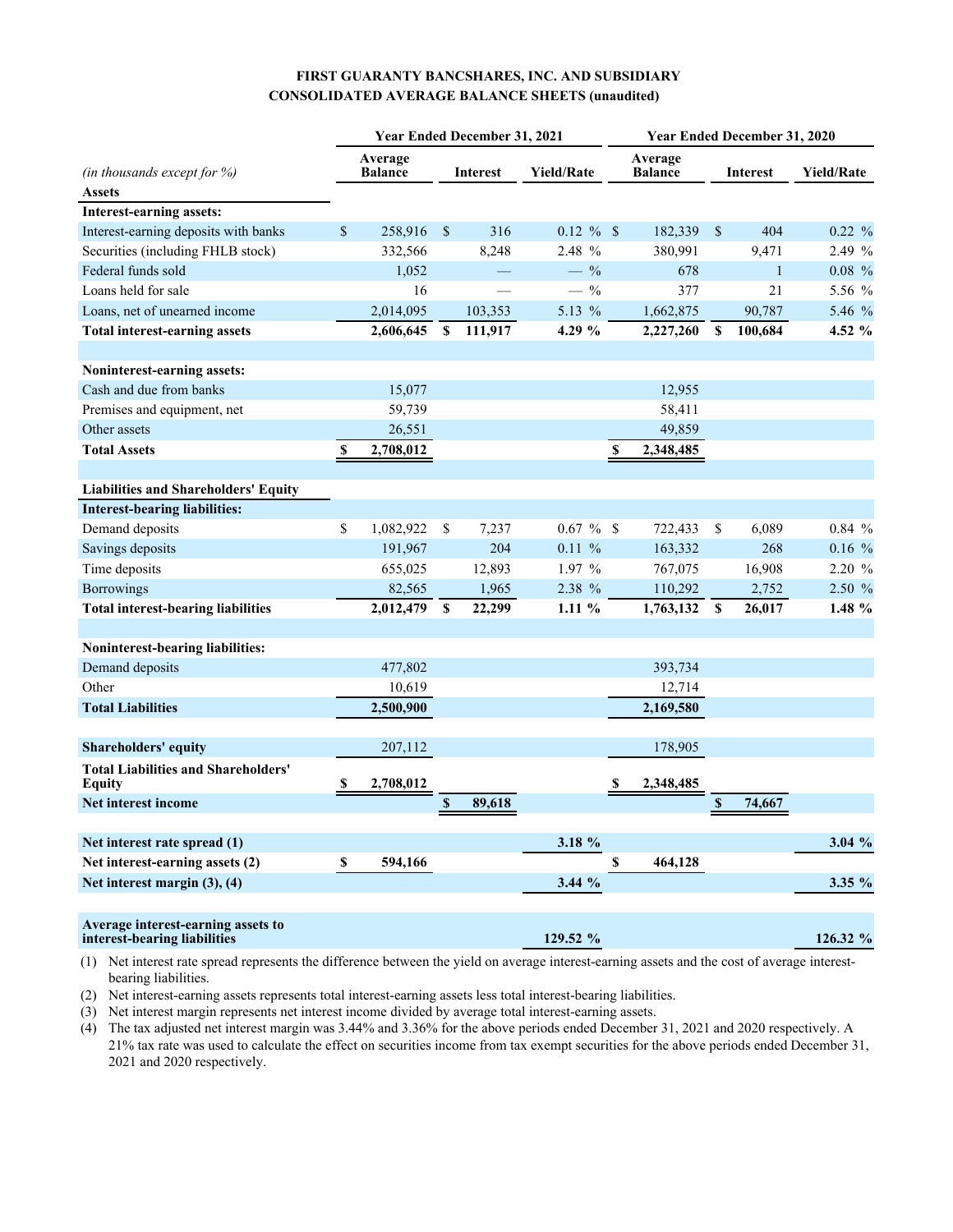The following table summarizes the components of First Guaranty's loan portfolio as of December 31, 2021, September 30, 2021, June 30, 2021 and March 31, 2021:

|                                              | December 31, 2021 |                       | <b>September 30, 2021</b> |                       | <b>June 30, 2021</b> |                       | <b>March 31, 2021</b>   |                       |  |  |
|----------------------------------------------|-------------------|-----------------------|---------------------------|-----------------------|----------------------|-----------------------|-------------------------|-----------------------|--|--|
| (in thousands except for<br>$\frac{6}{2}$    | <b>Balance</b>    | As $%$ of<br>Category | <b>Balance</b>            | As $%$ of<br>Category | <b>Balance</b>       | As $%$ of<br>Category | <b>Balance</b>          | As $%$ of<br>Category |  |  |
| <b>Real Estate:</b>                          |                   |                       |                           |                       |                      |                       |                         |                       |  |  |
| Construction & land<br>development           | 174,334<br>\$     | $8.1 \%$ \$           | 165,090                   | $7.9 \%$ \$           | 191,795              | $9.3\%$               | $\mathbf{s}$<br>141,858 | 7.2 %                 |  |  |
| Farmland                                     | 31,810            | $1.5 \%$              | 28,008                    | 1.4 $%$               | 28,157               | 1.4 $%$               | 26,410                  | 1.3 %                 |  |  |
| 1-4 Family                                   | 288,347           | 13.3 %                | 287,668                   | 13.8 %                | 278,252              | 13.4 %                | 273,071                 | 13.9 %                |  |  |
| Multifamily                                  | 65,848            | 3.0%                  | 102,478                   | 4.9 %                 | 104,461              | 5.0 %                 | 110,955                 | 5.6 %                 |  |  |
| Non-farm non-residential                     | 886,407           | 40.9 %                | 850,614                   | 40.9 %                | 830,686              | 40.0 %                | 814,003                 | 41.3 %                |  |  |
| <b>Total Real Estate</b>                     | 1,446,746         | 66.8 %                | 1,433,858                 | 68.9 %                | 1,433,351            | 69.1 %                | 1,366,297               | 69.3 %                |  |  |
| <b>Non-Real Estate:</b>                      |                   |                       |                           |                       |                      |                       |                         |                       |  |  |
| Agricultural                                 | 26,747            | 1.2 $%$               | 36,215                    | $1.7 \%$              | 34,123               | 1.6 $%$               | 26,468                  | $1.3\%$               |  |  |
| Commercial and<br>industrial <sup>(1)</sup>  | 390,405           | 18.0 %                | 343,428                   | 16.5 $%$              | 358,831              | 17.3 %                | 330,332                 | 16.8 %                |  |  |
| Consumer and other $^{(2)}$                  | 302,150           | 14.0 $%$              | 267,683                   | 12.9%                 | 248,157              | 12.0%                 | 248,814                 | 12.6 %                |  |  |
| <b>Total Non-Real Estate</b>                 | 719,302           | 33.2 %                | 647,326                   | 31.1%                 | 641,111              | 30.9%                 | 605,614                 | $30.7 \%$             |  |  |
| <b>Total loans before</b><br>unearned income | 2,166,048         | 100.0 %               | 2,081,184                 | 100.0 %               | 2,074,462            | $100.0 \%$            | 1,971,911               | 100.0 %               |  |  |
| Unearned income                              | (6,689)           |                       | (7, 723)                  |                       | (8,054)              |                       | (5, 479)                |                       |  |  |
| Total loans net of<br>unearned income        | \$2,159,359       |                       | \$2,073,461               |                       | \$2,066,408          |                       | \$1,966,432             |                       |  |  |

(1) Includes PPP loans fully guaranteed by the SBA of \$35.4 million at December 31, 2021.

(2) Includes equipment financing leases of \$254.0 million at December 31, 2021.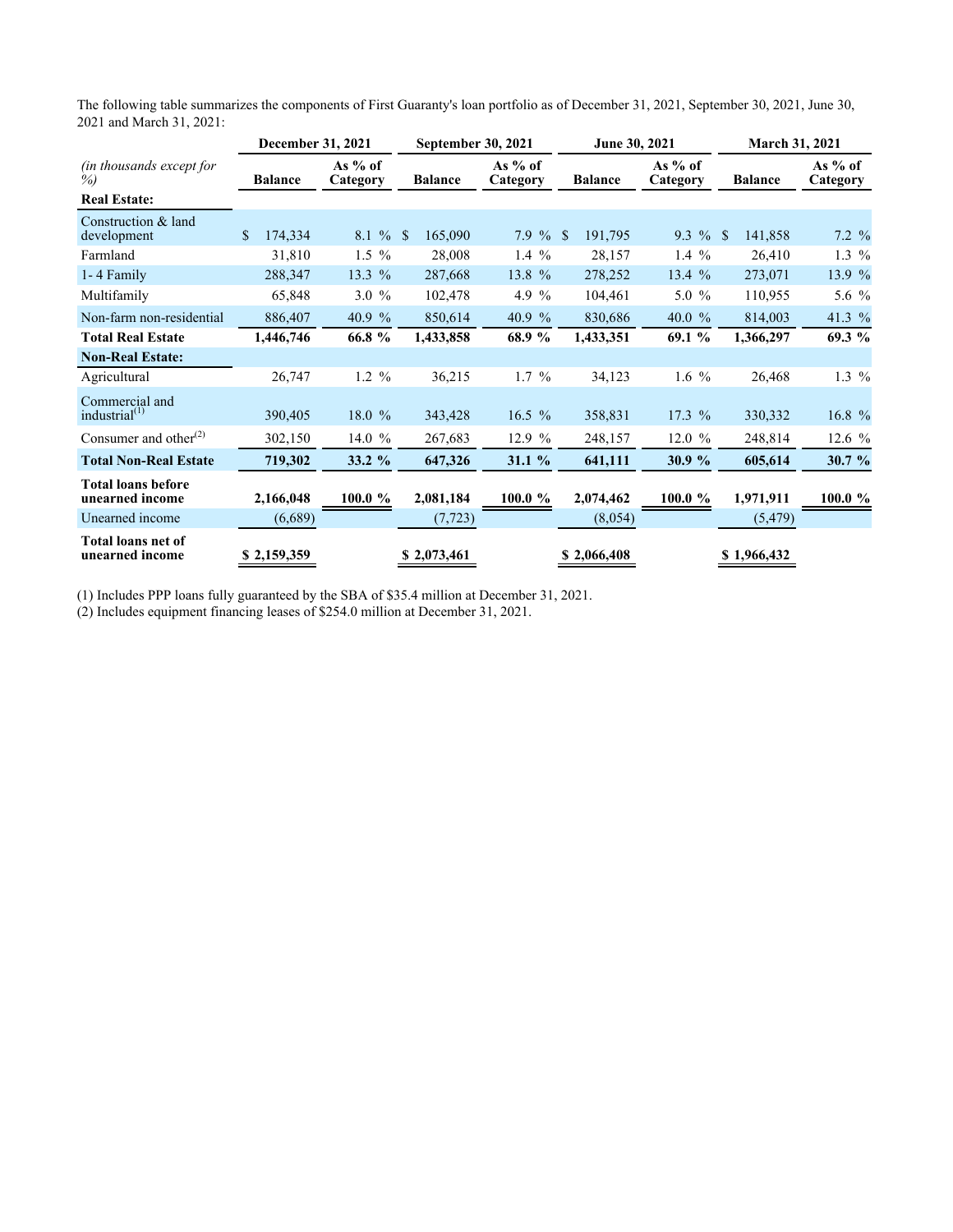The table below sets forth the amounts and categories of our nonperforming assets at the dates indicated.

| <b>Nonaccrual loans:</b><br><b>Real Estate:</b><br>\$<br>$\$$<br>Construction and land development<br>\$<br>\$<br>530<br>623<br>623<br>621<br>Farmland<br>787<br>791<br>791<br>840<br>1-4 family<br>2,861<br>3,034<br>2,157<br>2,244<br>Multifamily<br>Non-farm non-residential<br>9,592<br>8,733<br>7,512<br>7,846<br><b>Total Real Estate</b><br>12,911<br>14,040<br>11,083<br>11,551<br><b>Non-Real Estate:</b><br>Agricultural<br>2,302<br>2,416<br>2,545<br>3,508<br>Commercial and industrial<br>699<br>616<br>890<br>663<br>Consumer and other<br>803<br>679<br>549<br>387<br><b>Total Non-Real Estate</b><br>3,804<br>3,711<br>3,984<br>4,558<br><b>Total nonaccrual loans</b><br>16,715<br>17,751<br>15,067<br>16,109<br>Loans 90 days and greater delinquent & accruing:<br><b>Real Estate:</b><br>Construction and land development<br>246<br>880<br>1,471<br>Farmland<br>1-4 family<br>514<br>3,462<br>4,908<br>1,340<br>Multifamily<br>162<br>Non-farm non-residential<br>281<br>739<br>2,431<br>2,240<br><b>Total Real Estate</b><br>1,203<br>2,079<br>7,364<br>8,028<br><b>Non-Real Estate:</b><br>Agricultural<br>150<br>186<br>Commercial and industrial<br>23<br>521<br>781<br>578<br>Consumer and other<br>19<br>132<br>141<br><b>Total Non-Real Estate</b><br>42<br>521<br>869<br>1,099<br>Total loans 90 days and greater delinquent & accruing<br>1,245<br>2,600<br>8,233<br>9,127<br><b>Total non-performing loans</b><br>17,960<br>20,351<br>23,300<br>25,236<br><b>Real Estate Owned:</b><br><b>Real Estate Loans:</b><br>Construction and land development<br>90<br>Farmland<br>1-4 family<br>1,043<br>817<br>357<br>119<br>Multifamily<br>Non-farm non-residential<br>1,255<br>1,488<br>1,663<br>1,765<br><b>Total Real Estate</b><br>2,072<br>2,531<br>2,020<br>1,974<br><b>Non-Real Estate Loans:</b><br>Agricultural<br>Commercial and industrial<br>Consumer and other | (in thousands) | December 31,<br>2021 | September 30,<br>2021 | June 30, 2021 | March 31, 2021 |
|-------------------------------------------------------------------------------------------------------------------------------------------------------------------------------------------------------------------------------------------------------------------------------------------------------------------------------------------------------------------------------------------------------------------------------------------------------------------------------------------------------------------------------------------------------------------------------------------------------------------------------------------------------------------------------------------------------------------------------------------------------------------------------------------------------------------------------------------------------------------------------------------------------------------------------------------------------------------------------------------------------------------------------------------------------------------------------------------------------------------------------------------------------------------------------------------------------------------------------------------------------------------------------------------------------------------------------------------------------------------------------------------------------------------------------------------------------------------------------------------------------------------------------------------------------------------------------------------------------------------------------------------------------------------------------------------------------------------------------------------------------------------------------------------------------------------------------------------------------------------------------------------------------|----------------|----------------------|-----------------------|---------------|----------------|
|                                                                                                                                                                                                                                                                                                                                                                                                                                                                                                                                                                                                                                                                                                                                                                                                                                                                                                                                                                                                                                                                                                                                                                                                                                                                                                                                                                                                                                                                                                                                                                                                                                                                                                                                                                                                                                                                                                       |                |                      |                       |               |                |
|                                                                                                                                                                                                                                                                                                                                                                                                                                                                                                                                                                                                                                                                                                                                                                                                                                                                                                                                                                                                                                                                                                                                                                                                                                                                                                                                                                                                                                                                                                                                                                                                                                                                                                                                                                                                                                                                                                       |                |                      |                       |               |                |
|                                                                                                                                                                                                                                                                                                                                                                                                                                                                                                                                                                                                                                                                                                                                                                                                                                                                                                                                                                                                                                                                                                                                                                                                                                                                                                                                                                                                                                                                                                                                                                                                                                                                                                                                                                                                                                                                                                       |                |                      |                       |               |                |
|                                                                                                                                                                                                                                                                                                                                                                                                                                                                                                                                                                                                                                                                                                                                                                                                                                                                                                                                                                                                                                                                                                                                                                                                                                                                                                                                                                                                                                                                                                                                                                                                                                                                                                                                                                                                                                                                                                       |                |                      |                       |               |                |
|                                                                                                                                                                                                                                                                                                                                                                                                                                                                                                                                                                                                                                                                                                                                                                                                                                                                                                                                                                                                                                                                                                                                                                                                                                                                                                                                                                                                                                                                                                                                                                                                                                                                                                                                                                                                                                                                                                       |                |                      |                       |               |                |
|                                                                                                                                                                                                                                                                                                                                                                                                                                                                                                                                                                                                                                                                                                                                                                                                                                                                                                                                                                                                                                                                                                                                                                                                                                                                                                                                                                                                                                                                                                                                                                                                                                                                                                                                                                                                                                                                                                       |                |                      |                       |               |                |
|                                                                                                                                                                                                                                                                                                                                                                                                                                                                                                                                                                                                                                                                                                                                                                                                                                                                                                                                                                                                                                                                                                                                                                                                                                                                                                                                                                                                                                                                                                                                                                                                                                                                                                                                                                                                                                                                                                       |                |                      |                       |               |                |
|                                                                                                                                                                                                                                                                                                                                                                                                                                                                                                                                                                                                                                                                                                                                                                                                                                                                                                                                                                                                                                                                                                                                                                                                                                                                                                                                                                                                                                                                                                                                                                                                                                                                                                                                                                                                                                                                                                       |                |                      |                       |               |                |
|                                                                                                                                                                                                                                                                                                                                                                                                                                                                                                                                                                                                                                                                                                                                                                                                                                                                                                                                                                                                                                                                                                                                                                                                                                                                                                                                                                                                                                                                                                                                                                                                                                                                                                                                                                                                                                                                                                       |                |                      |                       |               |                |
|                                                                                                                                                                                                                                                                                                                                                                                                                                                                                                                                                                                                                                                                                                                                                                                                                                                                                                                                                                                                                                                                                                                                                                                                                                                                                                                                                                                                                                                                                                                                                                                                                                                                                                                                                                                                                                                                                                       |                |                      |                       |               |                |
|                                                                                                                                                                                                                                                                                                                                                                                                                                                                                                                                                                                                                                                                                                                                                                                                                                                                                                                                                                                                                                                                                                                                                                                                                                                                                                                                                                                                                                                                                                                                                                                                                                                                                                                                                                                                                                                                                                       |                |                      |                       |               |                |
|                                                                                                                                                                                                                                                                                                                                                                                                                                                                                                                                                                                                                                                                                                                                                                                                                                                                                                                                                                                                                                                                                                                                                                                                                                                                                                                                                                                                                                                                                                                                                                                                                                                                                                                                                                                                                                                                                                       |                |                      |                       |               |                |
|                                                                                                                                                                                                                                                                                                                                                                                                                                                                                                                                                                                                                                                                                                                                                                                                                                                                                                                                                                                                                                                                                                                                                                                                                                                                                                                                                                                                                                                                                                                                                                                                                                                                                                                                                                                                                                                                                                       |                |                      |                       |               |                |
|                                                                                                                                                                                                                                                                                                                                                                                                                                                                                                                                                                                                                                                                                                                                                                                                                                                                                                                                                                                                                                                                                                                                                                                                                                                                                                                                                                                                                                                                                                                                                                                                                                                                                                                                                                                                                                                                                                       |                |                      |                       |               |                |
|                                                                                                                                                                                                                                                                                                                                                                                                                                                                                                                                                                                                                                                                                                                                                                                                                                                                                                                                                                                                                                                                                                                                                                                                                                                                                                                                                                                                                                                                                                                                                                                                                                                                                                                                                                                                                                                                                                       |                |                      |                       |               |                |
|                                                                                                                                                                                                                                                                                                                                                                                                                                                                                                                                                                                                                                                                                                                                                                                                                                                                                                                                                                                                                                                                                                                                                                                                                                                                                                                                                                                                                                                                                                                                                                                                                                                                                                                                                                                                                                                                                                       |                |                      |                       |               |                |
|                                                                                                                                                                                                                                                                                                                                                                                                                                                                                                                                                                                                                                                                                                                                                                                                                                                                                                                                                                                                                                                                                                                                                                                                                                                                                                                                                                                                                                                                                                                                                                                                                                                                                                                                                                                                                                                                                                       |                |                      |                       |               |                |
|                                                                                                                                                                                                                                                                                                                                                                                                                                                                                                                                                                                                                                                                                                                                                                                                                                                                                                                                                                                                                                                                                                                                                                                                                                                                                                                                                                                                                                                                                                                                                                                                                                                                                                                                                                                                                                                                                                       |                |                      |                       |               |                |
|                                                                                                                                                                                                                                                                                                                                                                                                                                                                                                                                                                                                                                                                                                                                                                                                                                                                                                                                                                                                                                                                                                                                                                                                                                                                                                                                                                                                                                                                                                                                                                                                                                                                                                                                                                                                                                                                                                       |                |                      |                       |               |                |
|                                                                                                                                                                                                                                                                                                                                                                                                                                                                                                                                                                                                                                                                                                                                                                                                                                                                                                                                                                                                                                                                                                                                                                                                                                                                                                                                                                                                                                                                                                                                                                                                                                                                                                                                                                                                                                                                                                       |                |                      |                       |               |                |
|                                                                                                                                                                                                                                                                                                                                                                                                                                                                                                                                                                                                                                                                                                                                                                                                                                                                                                                                                                                                                                                                                                                                                                                                                                                                                                                                                                                                                                                                                                                                                                                                                                                                                                                                                                                                                                                                                                       |                |                      |                       |               |                |
|                                                                                                                                                                                                                                                                                                                                                                                                                                                                                                                                                                                                                                                                                                                                                                                                                                                                                                                                                                                                                                                                                                                                                                                                                                                                                                                                                                                                                                                                                                                                                                                                                                                                                                                                                                                                                                                                                                       |                |                      |                       |               |                |
|                                                                                                                                                                                                                                                                                                                                                                                                                                                                                                                                                                                                                                                                                                                                                                                                                                                                                                                                                                                                                                                                                                                                                                                                                                                                                                                                                                                                                                                                                                                                                                                                                                                                                                                                                                                                                                                                                                       |                |                      |                       |               |                |
|                                                                                                                                                                                                                                                                                                                                                                                                                                                                                                                                                                                                                                                                                                                                                                                                                                                                                                                                                                                                                                                                                                                                                                                                                                                                                                                                                                                                                                                                                                                                                                                                                                                                                                                                                                                                                                                                                                       |                |                      |                       |               |                |
|                                                                                                                                                                                                                                                                                                                                                                                                                                                                                                                                                                                                                                                                                                                                                                                                                                                                                                                                                                                                                                                                                                                                                                                                                                                                                                                                                                                                                                                                                                                                                                                                                                                                                                                                                                                                                                                                                                       |                |                      |                       |               |                |
|                                                                                                                                                                                                                                                                                                                                                                                                                                                                                                                                                                                                                                                                                                                                                                                                                                                                                                                                                                                                                                                                                                                                                                                                                                                                                                                                                                                                                                                                                                                                                                                                                                                                                                                                                                                                                                                                                                       |                |                      |                       |               |                |
|                                                                                                                                                                                                                                                                                                                                                                                                                                                                                                                                                                                                                                                                                                                                                                                                                                                                                                                                                                                                                                                                                                                                                                                                                                                                                                                                                                                                                                                                                                                                                                                                                                                                                                                                                                                                                                                                                                       |                |                      |                       |               |                |
|                                                                                                                                                                                                                                                                                                                                                                                                                                                                                                                                                                                                                                                                                                                                                                                                                                                                                                                                                                                                                                                                                                                                                                                                                                                                                                                                                                                                                                                                                                                                                                                                                                                                                                                                                                                                                                                                                                       |                |                      |                       |               |                |
|                                                                                                                                                                                                                                                                                                                                                                                                                                                                                                                                                                                                                                                                                                                                                                                                                                                                                                                                                                                                                                                                                                                                                                                                                                                                                                                                                                                                                                                                                                                                                                                                                                                                                                                                                                                                                                                                                                       |                |                      |                       |               |                |
|                                                                                                                                                                                                                                                                                                                                                                                                                                                                                                                                                                                                                                                                                                                                                                                                                                                                                                                                                                                                                                                                                                                                                                                                                                                                                                                                                                                                                                                                                                                                                                                                                                                                                                                                                                                                                                                                                                       |                |                      |                       |               |                |
|                                                                                                                                                                                                                                                                                                                                                                                                                                                                                                                                                                                                                                                                                                                                                                                                                                                                                                                                                                                                                                                                                                                                                                                                                                                                                                                                                                                                                                                                                                                                                                                                                                                                                                                                                                                                                                                                                                       |                |                      |                       |               |                |
|                                                                                                                                                                                                                                                                                                                                                                                                                                                                                                                                                                                                                                                                                                                                                                                                                                                                                                                                                                                                                                                                                                                                                                                                                                                                                                                                                                                                                                                                                                                                                                                                                                                                                                                                                                                                                                                                                                       |                |                      |                       |               |                |
|                                                                                                                                                                                                                                                                                                                                                                                                                                                                                                                                                                                                                                                                                                                                                                                                                                                                                                                                                                                                                                                                                                                                                                                                                                                                                                                                                                                                                                                                                                                                                                                                                                                                                                                                                                                                                                                                                                       |                |                      |                       |               |                |
|                                                                                                                                                                                                                                                                                                                                                                                                                                                                                                                                                                                                                                                                                                                                                                                                                                                                                                                                                                                                                                                                                                                                                                                                                                                                                                                                                                                                                                                                                                                                                                                                                                                                                                                                                                                                                                                                                                       |                |                      |                       |               |                |
|                                                                                                                                                                                                                                                                                                                                                                                                                                                                                                                                                                                                                                                                                                                                                                                                                                                                                                                                                                                                                                                                                                                                                                                                                                                                                                                                                                                                                                                                                                                                                                                                                                                                                                                                                                                                                                                                                                       |                |                      |                       |               |                |
|                                                                                                                                                                                                                                                                                                                                                                                                                                                                                                                                                                                                                                                                                                                                                                                                                                                                                                                                                                                                                                                                                                                                                                                                                                                                                                                                                                                                                                                                                                                                                                                                                                                                                                                                                                                                                                                                                                       |                |                      |                       |               |                |
|                                                                                                                                                                                                                                                                                                                                                                                                                                                                                                                                                                                                                                                                                                                                                                                                                                                                                                                                                                                                                                                                                                                                                                                                                                                                                                                                                                                                                                                                                                                                                                                                                                                                                                                                                                                                                                                                                                       |                |                      |                       |               |                |
|                                                                                                                                                                                                                                                                                                                                                                                                                                                                                                                                                                                                                                                                                                                                                                                                                                                                                                                                                                                                                                                                                                                                                                                                                                                                                                                                                                                                                                                                                                                                                                                                                                                                                                                                                                                                                                                                                                       |                |                      |                       |               |                |
|                                                                                                                                                                                                                                                                                                                                                                                                                                                                                                                                                                                                                                                                                                                                                                                                                                                                                                                                                                                                                                                                                                                                                                                                                                                                                                                                                                                                                                                                                                                                                                                                                                                                                                                                                                                                                                                                                                       |                |                      |                       |               |                |
|                                                                                                                                                                                                                                                                                                                                                                                                                                                                                                                                                                                                                                                                                                                                                                                                                                                                                                                                                                                                                                                                                                                                                                                                                                                                                                                                                                                                                                                                                                                                                                                                                                                                                                                                                                                                                                                                                                       |                |                      |                       |               |                |
|                                                                                                                                                                                                                                                                                                                                                                                                                                                                                                                                                                                                                                                                                                                                                                                                                                                                                                                                                                                                                                                                                                                                                                                                                                                                                                                                                                                                                                                                                                                                                                                                                                                                                                                                                                                                                                                                                                       |                |                      |                       |               |                |
|                                                                                                                                                                                                                                                                                                                                                                                                                                                                                                                                                                                                                                                                                                                                                                                                                                                                                                                                                                                                                                                                                                                                                                                                                                                                                                                                                                                                                                                                                                                                                                                                                                                                                                                                                                                                                                                                                                       |                |                      |                       |               |                |
|                                                                                                                                                                                                                                                                                                                                                                                                                                                                                                                                                                                                                                                                                                                                                                                                                                                                                                                                                                                                                                                                                                                                                                                                                                                                                                                                                                                                                                                                                                                                                                                                                                                                                                                                                                                                                                                                                                       |                |                      |                       |               |                |
|                                                                                                                                                                                                                                                                                                                                                                                                                                                                                                                                                                                                                                                                                                                                                                                                                                                                                                                                                                                                                                                                                                                                                                                                                                                                                                                                                                                                                                                                                                                                                                                                                                                                                                                                                                                                                                                                                                       |                |                      |                       |               |                |
| <b>Total Non-Real Estate</b>                                                                                                                                                                                                                                                                                                                                                                                                                                                                                                                                                                                                                                                                                                                                                                                                                                                                                                                                                                                                                                                                                                                                                                                                                                                                                                                                                                                                                                                                                                                                                                                                                                                                                                                                                                                                                                                                          |                |                      |                       |               |                |
| <b>Total Real Estate Owned</b><br>2,072<br>2,531<br>2,020<br>1,974                                                                                                                                                                                                                                                                                                                                                                                                                                                                                                                                                                                                                                                                                                                                                                                                                                                                                                                                                                                                                                                                                                                                                                                                                                                                                                                                                                                                                                                                                                                                                                                                                                                                                                                                                                                                                                    |                |                      |                       |               |                |
| <b>Total non-performing assets</b><br>$\pmb{\mathbb{S}}$<br>27,210<br>\$<br>20,032<br>\$<br>22,882<br>25,320<br>\$                                                                                                                                                                                                                                                                                                                                                                                                                                                                                                                                                                                                                                                                                                                                                                                                                                                                                                                                                                                                                                                                                                                                                                                                                                                                                                                                                                                                                                                                                                                                                                                                                                                                                                                                                                                    |                |                      |                       |               |                |
| Non-performing assets to total loans<br>$0.93\%$<br>1.38 %<br>$1.10 \%$<br>$1.23\%$                                                                                                                                                                                                                                                                                                                                                                                                                                                                                                                                                                                                                                                                                                                                                                                                                                                                                                                                                                                                                                                                                                                                                                                                                                                                                                                                                                                                                                                                                                                                                                                                                                                                                                                                                                                                                   |                |                      |                       |               |                |
| Non-performing assets to total assets<br>$0.70 \%$<br>0.81%<br>0.92%<br>$1.06\%$                                                                                                                                                                                                                                                                                                                                                                                                                                                                                                                                                                                                                                                                                                                                                                                                                                                                                                                                                                                                                                                                                                                                                                                                                                                                                                                                                                                                                                                                                                                                                                                                                                                                                                                                                                                                                      |                |                      |                       |               |                |
| Non-performing loans to total loans<br>$0.83\%$<br>$0.98 \%$<br>$1.28 \%$<br>$1.13\%$                                                                                                                                                                                                                                                                                                                                                                                                                                                                                                                                                                                                                                                                                                                                                                                                                                                                                                                                                                                                                                                                                                                                                                                                                                                                                                                                                                                                                                                                                                                                                                                                                                                                                                                                                                                                                 |                |                      |                       |               |                |